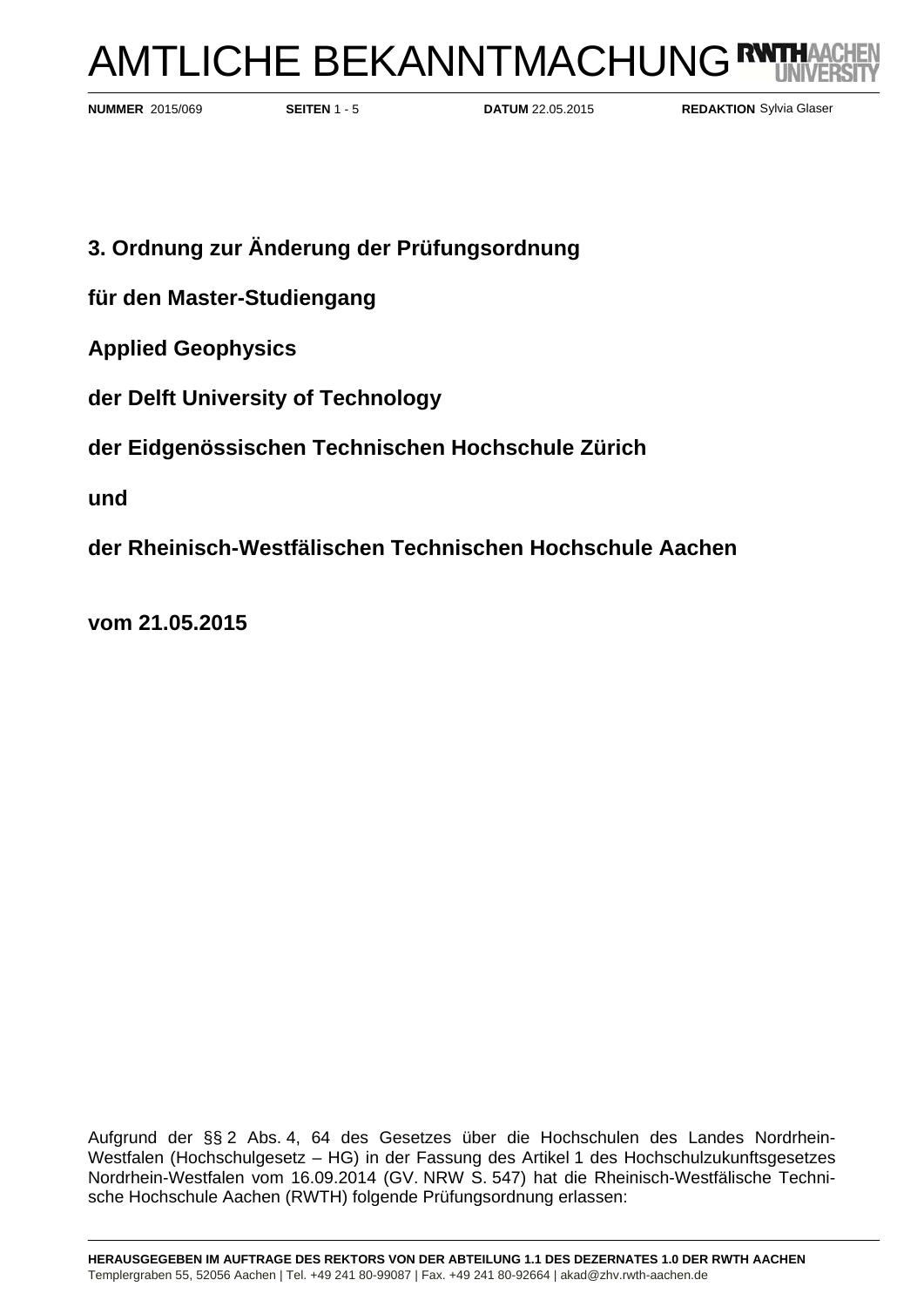## **Artikel I**

Die Prüfungsordnung für den Master-Studiengang Applied Geophysics der Rheinisch-Westfälischen Technischen Hochschule Aachen (RWTH) vom 20.08.2012 in der Fassung der zweiten Ordnung zur Änderung der Prüfungsordnung vom 27.11.2013 (Amtliche Bekanntmachungen der RWTH Aachen, Nr. 2013/113) wird wie folgt geändert:

#### **1. Ab dem Wintersemester 2014/2015 wird der Modulkatalog um folgende Module im Wahlpflichtbereich erweitert:**

- Numerical Methods for Geosciences
- Numerical Reservoir Engineering

**Die Modulbeschreibungen befinden sich in Anlage 1 dieser Änderungsordnung.** 

## **2. Ab dem Wintersemester 2014/2015 wird der Studienverlaufsplan durch die Fassung in Anlage 2 dieser Änderungsordnung ersetzt.**

## **Artikel II**

Diese Änderungsordnung wird in den Amtlichen Bekanntmachungen der RWTH veröffentlicht, tritt am Tage nach ihrer Bekanntmachung in Kraft und findet auf alle in den Master-Studiengang Applied Geophysics eingeschriebenen Studierenden Anwendung.

Ausgefertigt aufgrund des Beschlusses des Fakultätsrates der Fakultät für Georessourcen und Materialtechnik vom 02.07.2014.

> Der Rektor der Rheinisch-Westfälischen Technischen Hochschule Aachen

Aachen, den 21.05.2015 gez. Schmachtenberg Univ.-Prof. Dr.-Ing. E. Schmachtenberg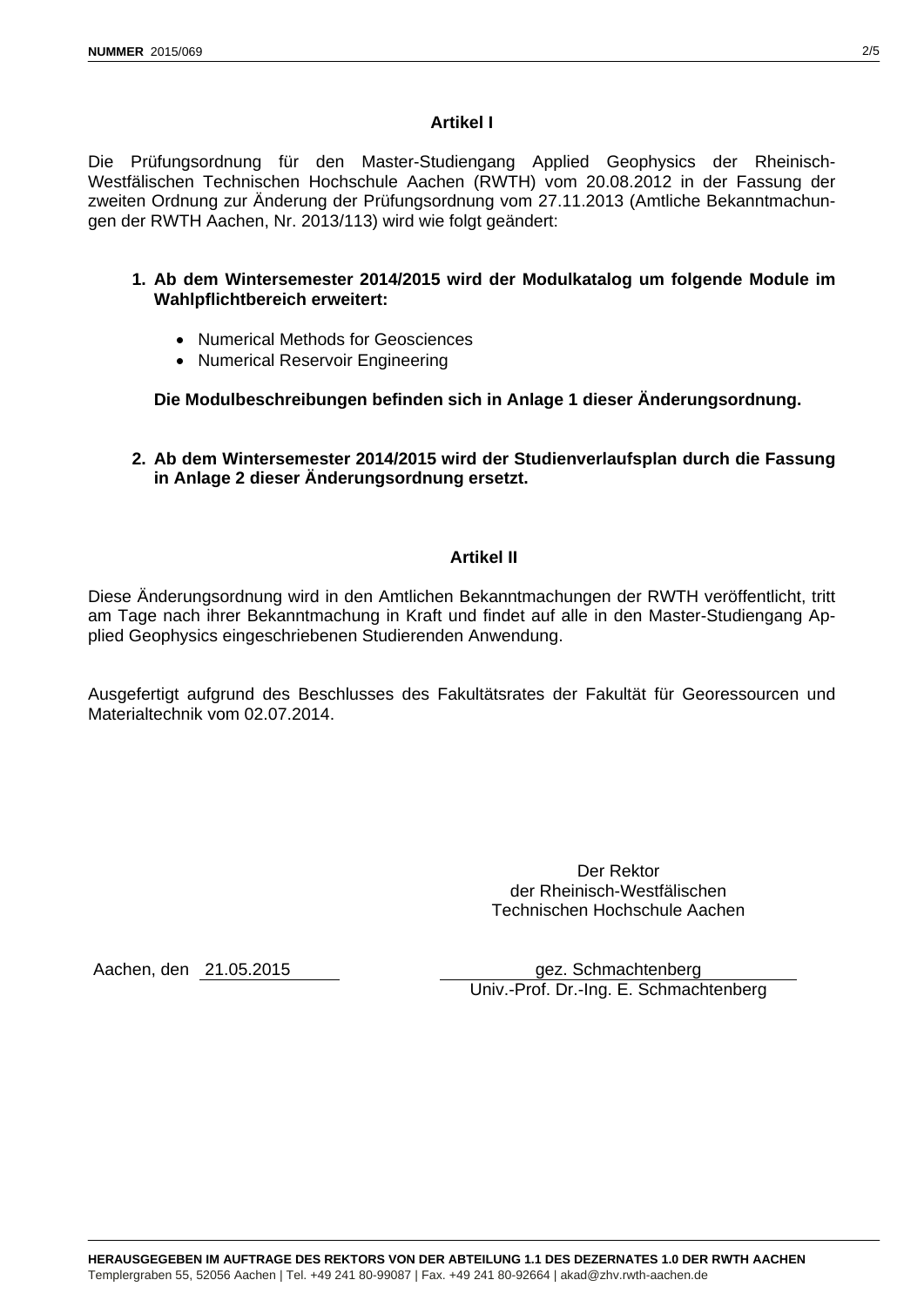# **Anlage 1: Neue Module**

# **Modul: Numerical Methods for Geosciences [MSAGP-315/12]**

| <b>MODUL TITEL: Numerical Methods for Geosciences</b>                                                                                                                                                                                                                                                                                                                                                                                                                                                                                                                                                                      |              |              |                |                                                                                                                                                                                                                                                                                                                                                                                                                                                                                                                                       |                                 |                     |            |                |  |
|----------------------------------------------------------------------------------------------------------------------------------------------------------------------------------------------------------------------------------------------------------------------------------------------------------------------------------------------------------------------------------------------------------------------------------------------------------------------------------------------------------------------------------------------------------------------------------------------------------------------------|--------------|--------------|----------------|---------------------------------------------------------------------------------------------------------------------------------------------------------------------------------------------------------------------------------------------------------------------------------------------------------------------------------------------------------------------------------------------------------------------------------------------------------------------------------------------------------------------------------------|---------------------------------|---------------------|------------|----------------|--|
| <b>ALLGEMEINE ANGABEN</b>                                                                                                                                                                                                                                                                                                                                                                                                                                                                                                                                                                                                  |              |              |                |                                                                                                                                                                                                                                                                                                                                                                                                                                                                                                                                       |                                 |                     |            |                |  |
| <b>Fachsemester</b>                                                                                                                                                                                                                                                                                                                                                                                                                                                                                                                                                                                                        | <b>Dauer</b> | Kreditpunkte | <b>SWS</b>     |                                                                                                                                                                                                                                                                                                                                                                                                                                                                                                                                       | Häufigkeit                      | <b>Turnus Start</b> |            | <b>Sprache</b> |  |
| 3                                                                                                                                                                                                                                                                                                                                                                                                                                                                                                                                                                                                                          | 1            | 6            | $\overline{4}$ |                                                                                                                                                                                                                                                                                                                                                                                                                                                                                                                                       | jedes 2. Se-<br>mester          | WS 2014/2015        |            | English        |  |
| <b>INHALTLICHE ANGABEN</b>                                                                                                                                                                                                                                                                                                                                                                                                                                                                                                                                                                                                 |              |              |                |                                                                                                                                                                                                                                                                                                                                                                                                                                                                                                                                       |                                 |                     |            |                |  |
| <b>Inhalt</b>                                                                                                                                                                                                                                                                                                                                                                                                                                                                                                                                                                                                              |              |              |                | Lernziele                                                                                                                                                                                                                                                                                                                                                                                                                                                                                                                             |                                 |                     |            |                |  |
| We will derive the equations of motion for a variety of geo-<br>physical flows, discuss their mathematical properties and<br>introduce consistent and stable discretizations. We will start<br>from simple scalar transport and proceed to compressible<br>and incompressible Euler and Navier-Stokes equations,<br>including Coriolis forces, bottom topography, and a free<br>surface. From these, we will derive simpler shallow-water<br>type models. A particular challenge are small scales, which<br>require asymptotic preserving algorithms. Imbedded into the<br>course are tutored online computer experiments. |              |              |                | The study goals are that students a.) understand how to<br>derive fundamental equations related to geophysical flows,<br>and they understand the influence of certain parameters. b.)<br>understand the concept of stable and consistent discretiza-<br>tions, including important concepts such as well-balancing. c.)<br>are able to program small one-dimensional example codes,<br>and are at least in principle able to extend those codes to<br>multiple dimensions. d.) understand the concepts of asymp-<br>totic expansions. |                                 |                     |            |                |  |
| Voraussetzungen                                                                                                                                                                                                                                                                                                                                                                                                                                                                                                                                                                                                            |              |              |                | <b>Benotung</b>                                                                                                                                                                                                                                                                                                                                                                                                                                                                                                                       |                                 |                     |            |                |  |
| Students should have a sound background in calculus and<br>linear algebra. Knowledge on numerical analysis and ordi-<br>nary differential equations is advisable, but not necessary. In<br>case of doubt, please contact responsible instructors.                                                                                                                                                                                                                                                                                                                                                                          |              |              |                | The module grade is computed mostly from an oral exam.<br>Additional assignments provided and graded during the se-<br>mester can contribute up to 10% to the final course mark. At<br>the beginning of a semester, but not later than the first date of<br>the course, the exact criteria for the achievement of bonus<br>credits is announced by the lecturer of the course.                                                                                                                                                        |                                 |                     |            |                |  |
| LEHRFORMEN / VERANSTALTUNGEN & ZUGEHÖRIGE PRÜFUNGEN                                                                                                                                                                                                                                                                                                                                                                                                                                                                                                                                                                        |              |              |                |                                                                                                                                                                                                                                                                                                                                                                                                                                                                                                                                       |                                 |                     |            |                |  |
| <b>Titel</b>                                                                                                                                                                                                                                                                                                                                                                                                                                                                                                                                                                                                               |              |              |                |                                                                                                                                                                                                                                                                                                                                                                                                                                                                                                                                       | Prüfungs-<br>dauer<br>(Minuten) | CP                  | <b>SWS</b> |                |  |

|                                                                       | (Minuten) |  |
|-----------------------------------------------------------------------|-----------|--|
| Lecture "Numerical Methods for Geosciences" [MSAGP-315.a/12]          |           |  |
| Exercise "Numerical Methods for Geosciences" [MSAGP-315.b/12]         |           |  |
| Oral Examination "Numerical Methods for Geosciences" [MSAGP-315.c/12] | $15 - 45$ |  |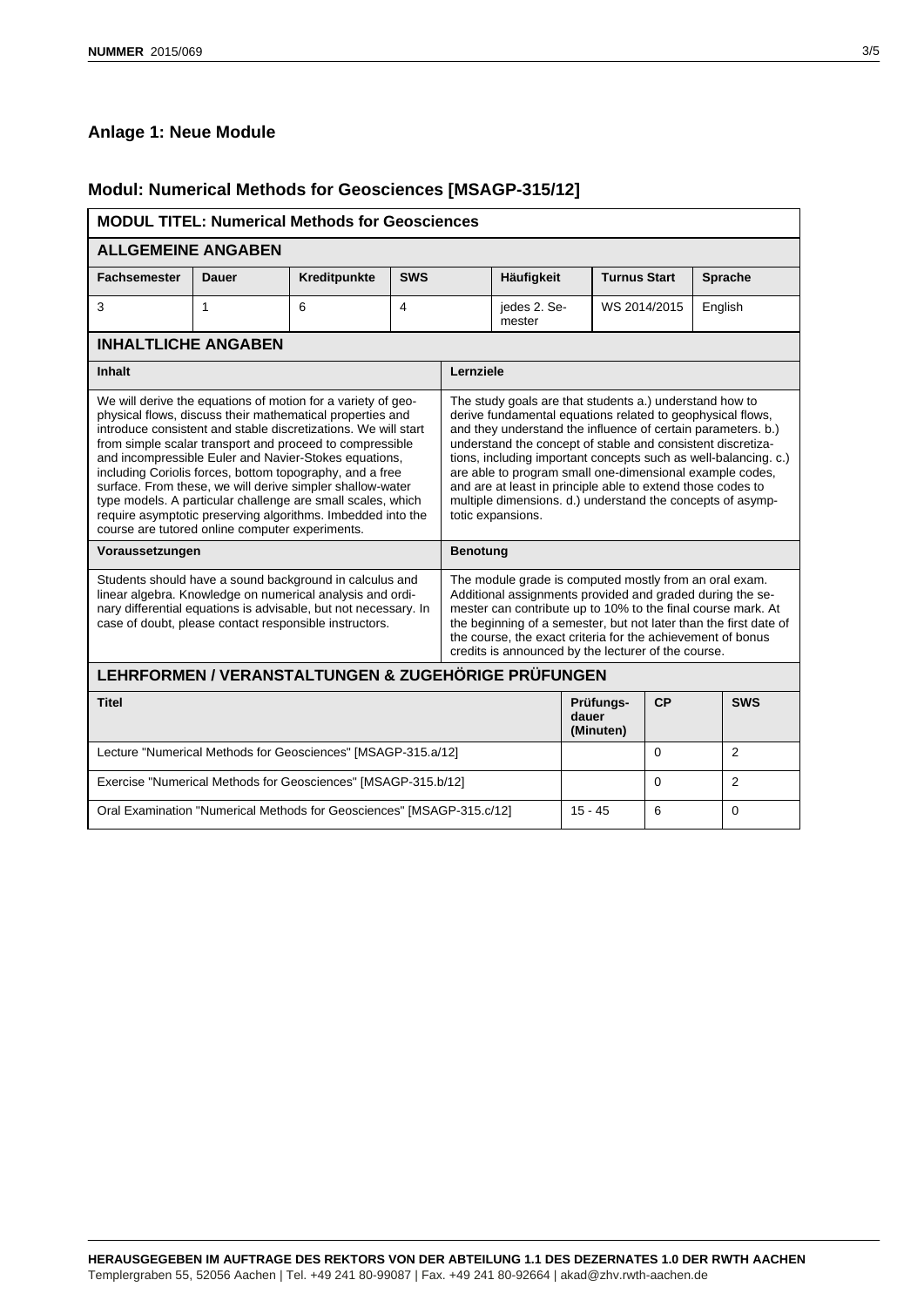[MSAGP-316.b/12]

[MSAGP-316.d/12]

experimental design " [MSAGP-316.c/12]

# **Modul: Numerical Reservoir Engineering [MSAGP-316/12]**

#### **MODUL TITEL: Numerical Reservoir Engineering ALLGEMEINE ANGABEN Fachsemester Dauer Kreditpunkte SWS Häufigkeit Turnus Start Sprache** 3 1 6 4 jedes 2. Semester WS 2014/2015 | English **INHALTLICHE ANGABEN Inhalt Lernziele** a) Geophysical process simulations, uncertainties, and optimal experimental design Numerical reservoir engineering combines geological and geophysical data and knowledge with geophysical process simulations to address challenges related to an effective and sustainable use of the subsurface. Typical examples include geothermal reservoirs and groundwater studies, conventional and unconventional hydrocarbon reservoirs, but also reservoirs for gas storage and CO2 sequestration. In this course, several of these reservoir types will be studied from the perspective of numerical analysis and simulations. This includes considerations of multi-phase and multi-physics simulations, different numerical implementation schemes and relevant parameters and boundary conditions. In addition, methods for parameter sensitivities and uncertainty estimation will be discussed to obtain an insight into the potentials and limitations of subsurface reservoir studies. Based on these considerations, the final part of this module will deal with evaluations of how uncertainties can be reduced, for example with methods from optimal experimental design. b) Numerical Methods and Programming for Reservoir Engineering Practical numerical exercises will accompany the lectures to provide an additional insight into implementation techniques and uncertainty estimation. The exercises will be based on simple scripting and programming methods. Students will develop elementary code examples and apply them to the analysis of a realistic case study. After attending this module, students will have a solid understanding of the interesting challenges and the multiple facets of subsurface usage, both from a theoretical as well as a practical perspective. They will be able to determine relevant physical processes in different reservoir scenarios and understand the underlying approaches to address practical problems such as geothermal energy extraction or CO2 sequestration. The students will be able to solve simple reservoir engineering problems numerically, and this is a valuable and important basis for a possible future use of highly complex reservoir simulation tools that are commonly applied in industry. An additional aim of the course is to equip students with an understanding of the uncertainties involved in numerical reservoir studies and the various methods to reduce these uncertainties with additional information. This is also revenant for geophysicists who are not directly involved in the reservoir simulations, but might provide important input data, for example from seismic studies. In this sense, the course provides an understanding of the interesting multidisciplinary aspects of numerical reservoir simulations. **Voraussetzungen Benotung** Basic understanding of subsurface processes and geological structures, basic calculus and linear algebra, as well as knowledge of inverse theory and modelling (i.e. course ETH-C2). For exercises: previous knowledge of scripting concepts, especially with Python and/or Matlab, but a short introduction will be covered in the course. Additional knowledge of other programming languages (C, Fortran) and revision control systems (git) will be helpful but is not essential. The module grade is calculated from partial performances by weighting individual scores according to ECTS credits. Additional assignments provided and graded during the semester can contribute up to 10% to the final course mark. At the beginning of a semester, but not later than the first date of the course, the exact criteria for the achievement of bonus credits is announced by the lecturer of the course via RWTH's electronic information system. **LEHRFORMEN / VERANSTALTUNGEN & ZUGEHÖRIGE PRÜFUNGEN Titel Prüfungsdauer (Minuten) CP SWS** Lecture "Geophysical process simulations, uncertainties, and optimal experimental design" [MSAGP-316.a/12] 0 2 Exercise "Numerical Methods and Programming for Reservoir Engineering" 0 2

 $45-90$   $3$  0

3 0

Written Examination "Geophysical process simulations, uncertainties, and optimal

Assignment "Numerical Methods and Programming for Reservoir Engineering"